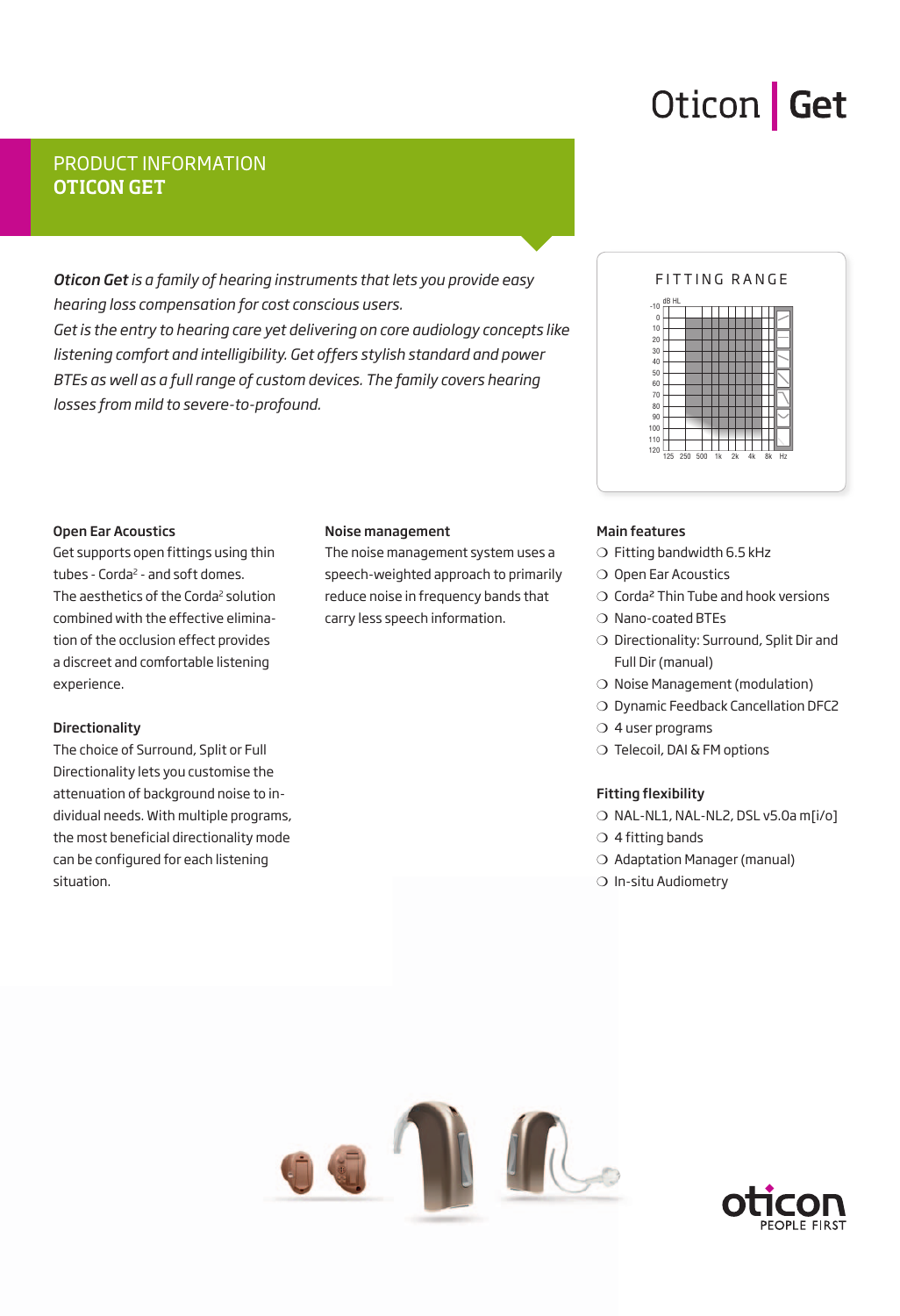| FITTING                                                                                                                                                                                                                  |                                                                                 | <b>BTE STYLES</b>                                                                                                                                                       |                       |                           | COLOUR SELECTION    |                       |  |  |
|--------------------------------------------------------------------------------------------------------------------------------------------------------------------------------------------------------------------------|---------------------------------------------------------------------------------|-------------------------------------------------------------------------------------------------------------------------------------------------------------------------|-----------------------|---------------------------|---------------------|-----------------------|--|--|
| Oticon Get instruments are<br>programmed using the Genie 2011.2<br>Fitting Software or higher compatible<br>with NOAH 3 or higher.<br>They can be programmed using<br>programming cables #3.<br><b>Fitting interface</b> | Tamper resistant<br>battery drawer<br>Sound Hook<br>Damper<br>Thin Tube Fitting | Available in 7 colours<br>Interchangeable standard and paediatric hook<br>Damping element for replacement (standard BTE only)<br>Corda <sup>2</sup> (Standard BTE only) | Diamond Black<br>(63) | <b>Steel Grey</b><br>(92) | Silver Grey<br>(91) | Silver<br>Chr<br>(44) |  |  |
| CIC/MIC<br>Flex Connect<br><b>ITC/ITE</b><br>Programming Adaptor<br><b>BTE</b><br>Programming Shoe                                                                                                                       | DAI Adaptor<br>Dedicated<br><b>FM Receiver</b>                                  | AP 900<br>Amigo R12                                                                                                                                                     |                       |                           |                     |                       |  |  |
|                                                                                                                                                                                                                          | FM Adaptor                                                                      | FM <sub>9</sub><br>Compatible with Amigo R1, R2 and other universal receivers.                                                                                          |                       | Beige<br>(01)             | Light Brown<br>(02) | Medium Brow<br>(03)   |  |  |

|                          |               |                                                                                      | <b>BTE</b>                             |                                   | CIC/MIC                                |                                            | <b>ITC</b>                 |                  | ITE                      |
|--------------------------|---------------|--------------------------------------------------------------------------------------|----------------------------------------|-----------------------------------|----------------------------------------|--------------------------------------------|----------------------------|------------------|--------------------------|
|                          |               |                                                                                      |                                        |                                   | OC                                     |                                            |                            | <b>UC</b>        |                          |
|                          |               | $\frac{1000\text{ Hz}}{2000\text{ Hz}}$<br>110<br>120<br>125 250 500 1k 2k 4k 8k Hz  | $\frac{1}{125}$ 250 500 1k 2k 4k 8k Hz | 120<br>125 250 500 1k 2k 4k 8k Hz | $\frac{1}{125}$ 250 500 1k 2k 4k 8k Hz | $\frac{1}{120}$ 125 250 500 1k 2k 4k 8k Hz | 125 250 500 1k 2k 4k 8k Hz |                  | 5 250 500 1k 2k 4k 8k Hz |
|                          |               | $\Box$<br><b>College</b><br>Corda <sup>2</sup><br>Custom<br>Mould<br><b>Standard</b> | Power                                  | <b>Standard</b>                   | Power                                  | <b>Standard</b>                            | Power Omni                 | <b>Power Dir</b> | Standard                 |
| OSPL90 (peak)            | Ear simulator | 126 dB SPL                                                                           | 134 dB SPL                             | 121 dB SPL                        | 128 dB SPL                             | 123 dB SPL                                 | 129 dB SPL                 | 130 dB SPL       | 123 dB SPL               |
|                          | 2cc coupler   | 118 dB SPL                                                                           | 127 dB SPL                             | 110 dB SPL                        | 118 dB SPL                             | 113 dB SPL                                 | 119 dB SPL                 | 120 dB SPL       | 113 dB SPL               |
| Full-on gain (peak)      | Ear simulator | 60 dB                                                                                | 68 dB                                  | 48dB                              | 60dB                                   | 51dB                                       | 62 dB                      | 62 dB            | 56 dB                    |
|                          | 2cc coupler   | 51dB                                                                                 | 61dB                                   | 37dB                              | 50 dB                                  | 41dB                                       | 54 dB                      | 54 dB            | 46dB                     |
| Directional              |               | Yes                                                                                  | Yes                                    | No                                | No                                     | Yes                                        | No                         | Yes              | Yes                      |
| User programs            |               | $1 - 4$                                                                              | $1 - 4$                                | $\mathbf{1}$                      | 1                                      | $1 - 4$                                    | $1 - 4$                    | $1 - 4$          | $1 - 4$                  |
| FM compatible            |               | Yes                                                                                  | Yes                                    | No                                | No                                     | No                                         | No                         | No               | No                       |
| Telecoil                 |               | Yes                                                                                  | Yes                                    | No                                | No                                     | Optional                                   | Optional                   | Optional         | Optional                 |
| Volume control           |               | Yes                                                                                  | Yes                                    | No                                | No                                     | Optional                                   | Optional                   | Optional         | Optional                 |
| Battery size             |               | 13                                                                                   | 13                                     | 10                                | 10                                     | 312                                        | 312                        | 312              | 312                      |
| Battery life, calculated |               | 220 hours                                                                            | 215 hours                              | 100 hours                         | 100 hours                              | 117 hours                                  | 175 hours                  | 140 hours        | 117 hours                |
|                          |               |                                                                                      |                                        |                                   |                                        |                                            |                            |                  |                          |
|                          |               |                                                                                      |                                        |                                   |                                        |                                            |                            |                  |                          |
|                          |               |                                                                                      |                                        |                                   |                                        |                                            |                            |                  |                          |
|                          |               |                                                                                      |                                        |                                   |                                        |                                            |                            |                  |                          |

### PRODUCT OVERVIEW







Dark Brown (04)





Chestnut Brown (93)

# Oticon Get

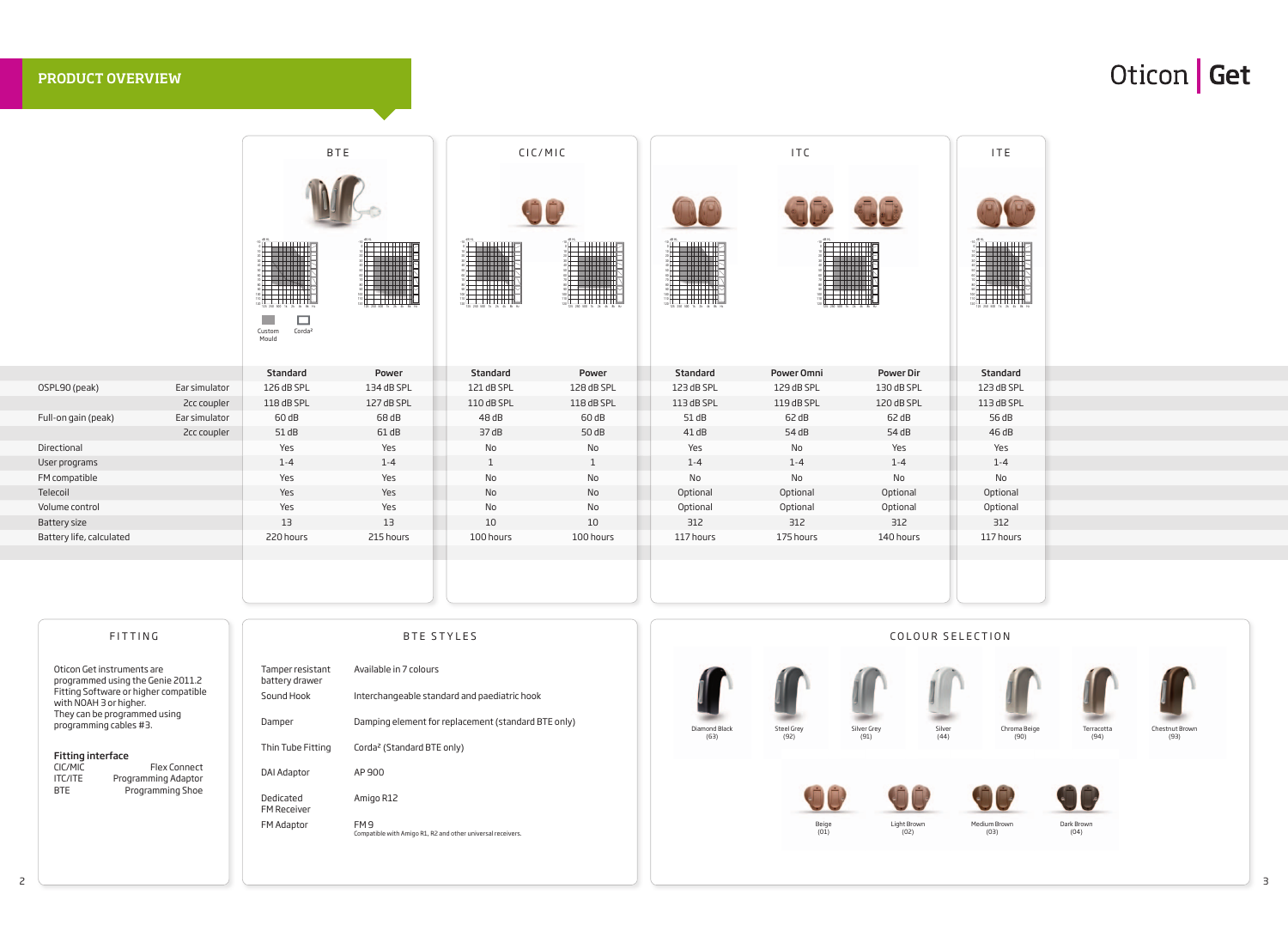### BTE STANDARD OTICON GET

### Oticon Get



(Size 13, IEC PR48) IRIL (IEC 60118-13) GSM/DECT -27/-34 dB SPL

(\*) For instruments fitted with Corda2

\*) Based on the standardised battery consumption measurement. The actual battery life depends on battery quality, use pattern, active feature set, hearing loss and sound environment

4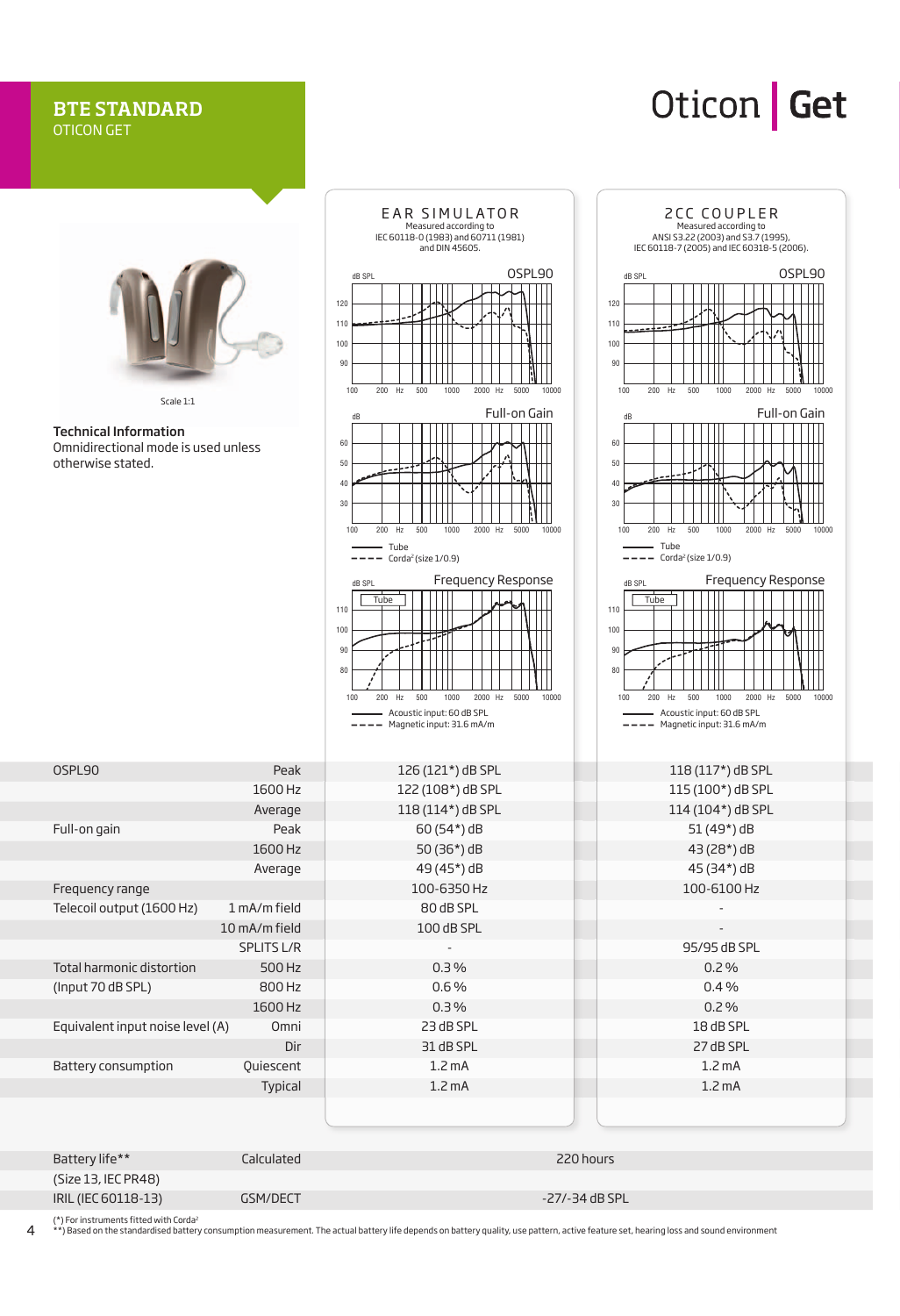#### BTE POWER OTICON GET

### Oticon Get



| (Size 13, IEC PR48) |          |                   |
|---------------------|----------|-------------------|
| IRIL (IEC 60118-13) | GSM/DECT | $-28/ -34$ dB SPL |
|                     |          |                   |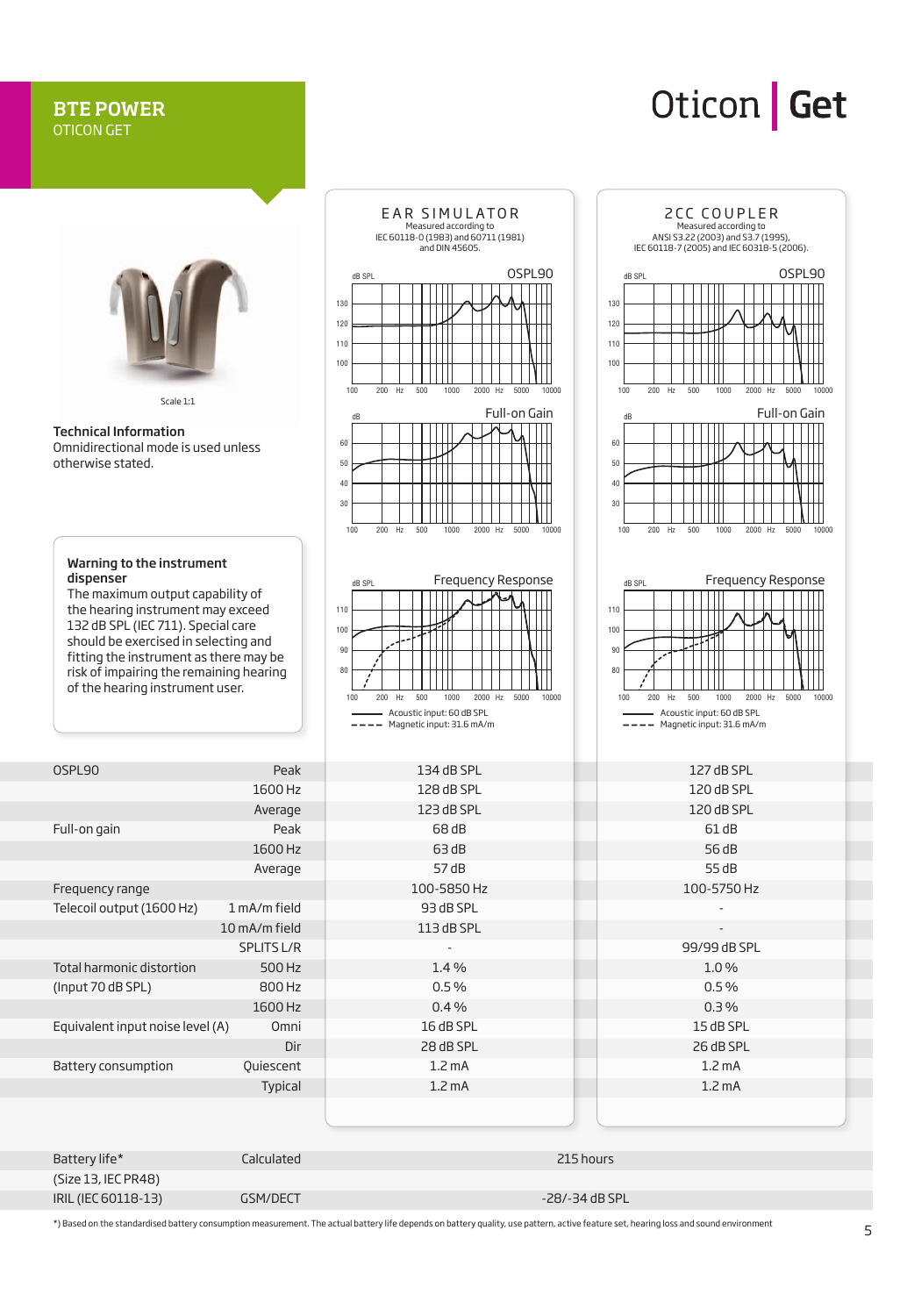### CIC/MIC STANDARD OTICON GET

### Oticon Get



|                            | --------- | --------         |
|----------------------------|-----------|------------------|
| (Size 10, IEC PR70)        |           |                  |
| <b>IRIL (IEC 60118-13)</b> | GSM/DECT  | $-28/-33$ dB SPL |
|                            |           |                  |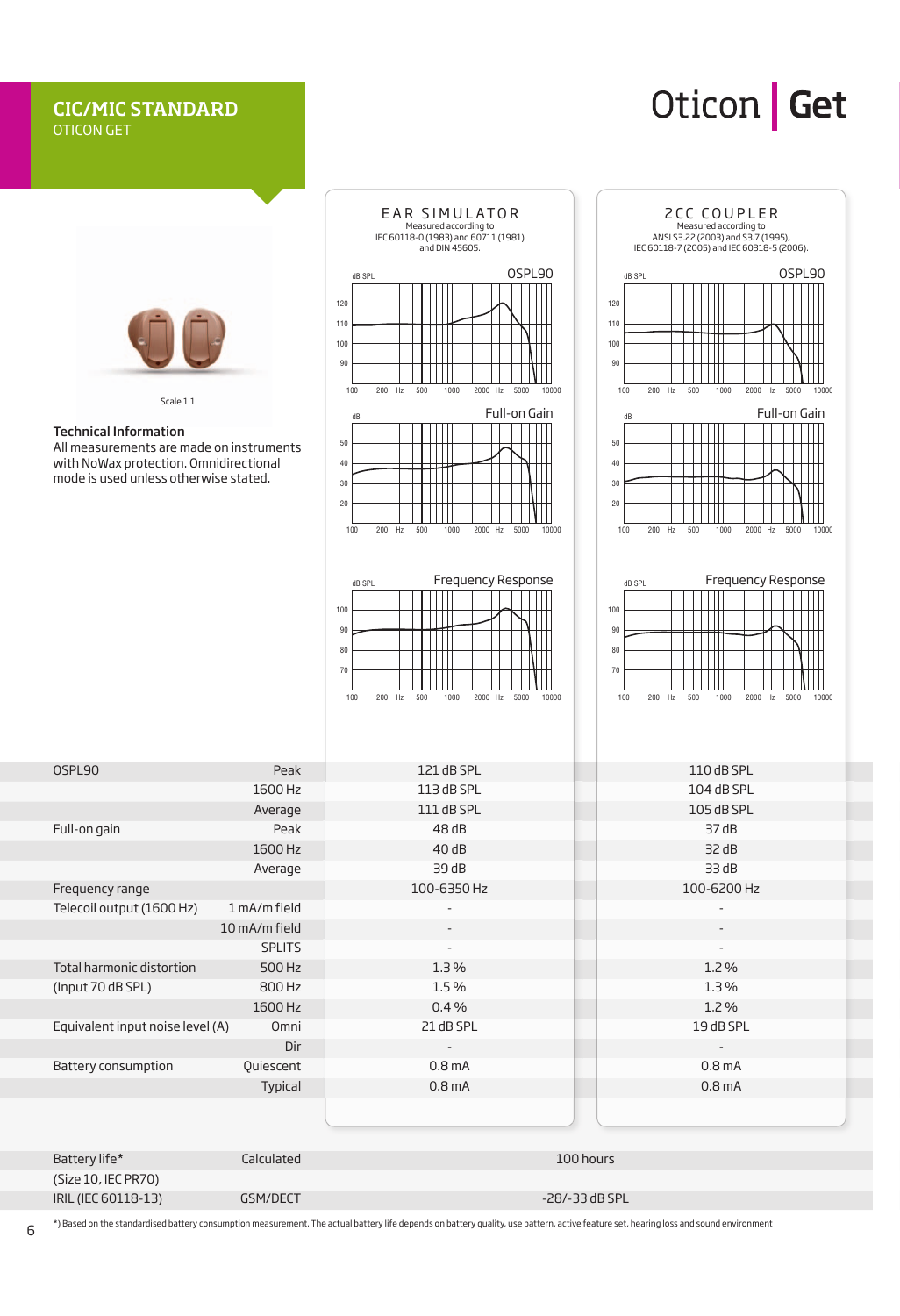#### CIC/MIC POWER OTICON GET

### Oticon Get

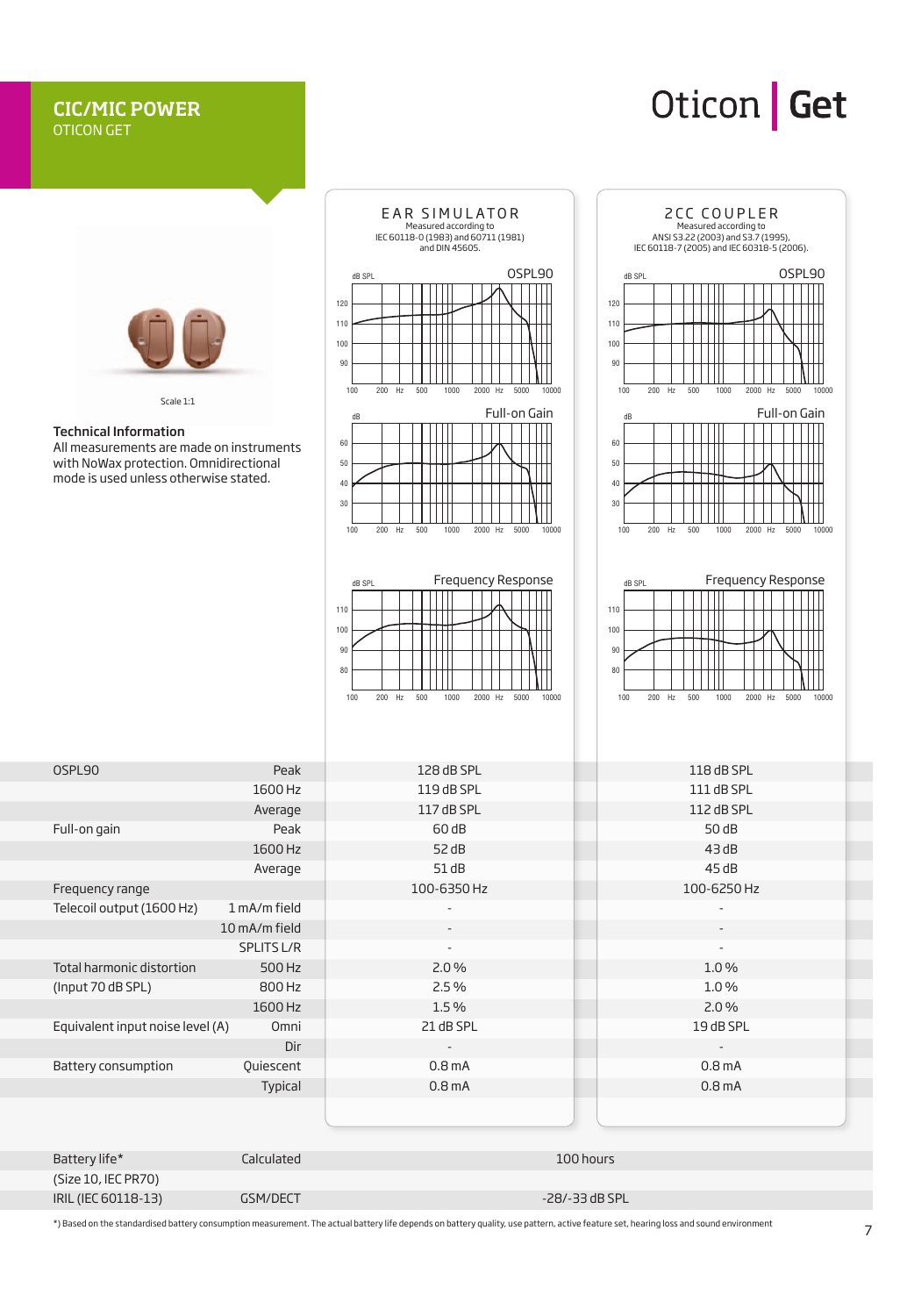#### ITC STANDARD OTICON GET

### Oticon Get



| $-$ - $-$ - $   -$         | --------------- | --------------    |
|----------------------------|-----------------|-------------------|
| (Size 312, IEC PR41)       |                 |                   |
| <b>IRIL (IEC 60118-13)</b> | GSM/DECT        | $-38/ -17$ dB SPL |
|                            |                 |                   |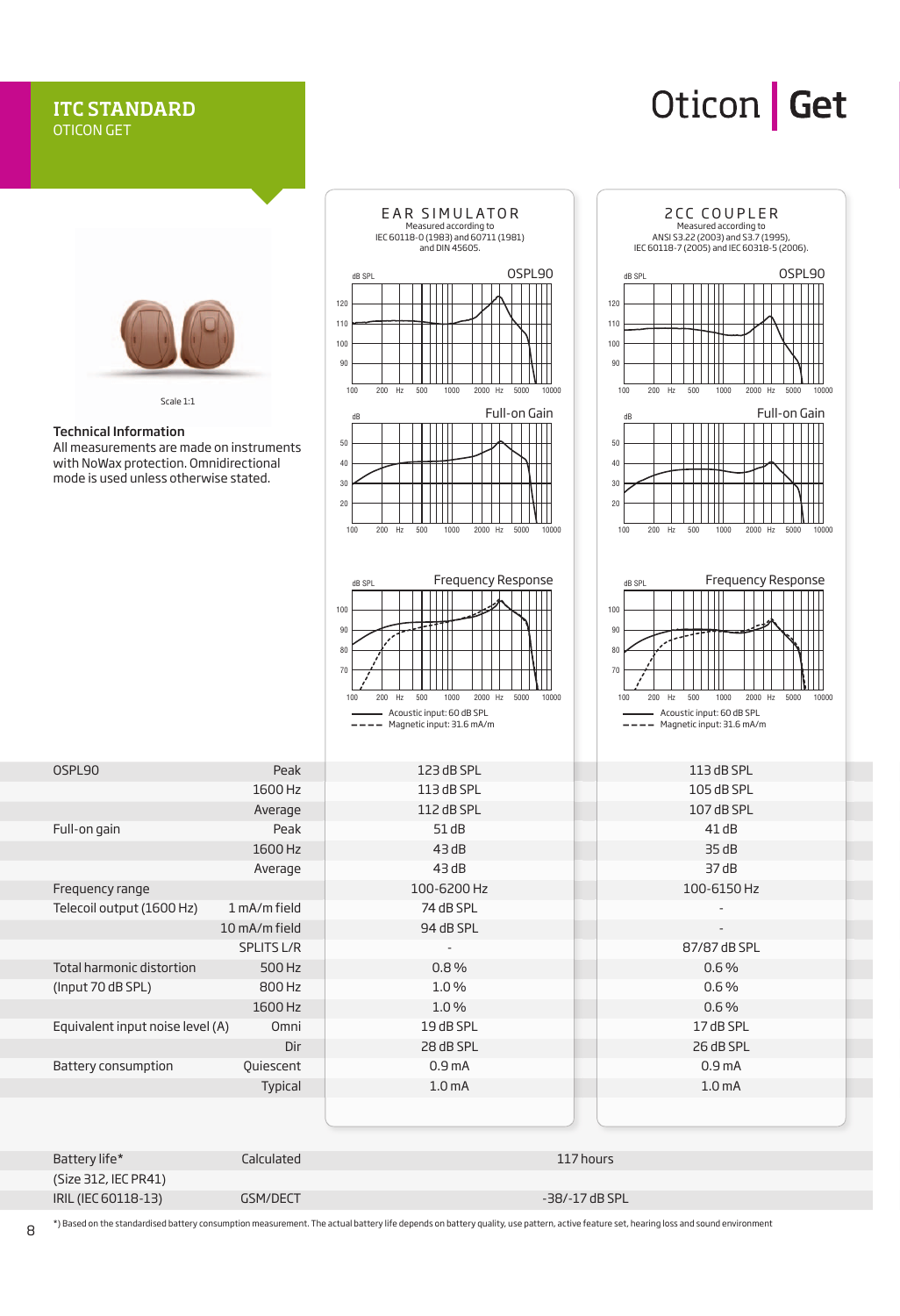### ITC POWER OMNI OTICON GET

## Oticon | Get



IRIL (IEC 60118-13) GSM/DECT -44/-17 dB SPL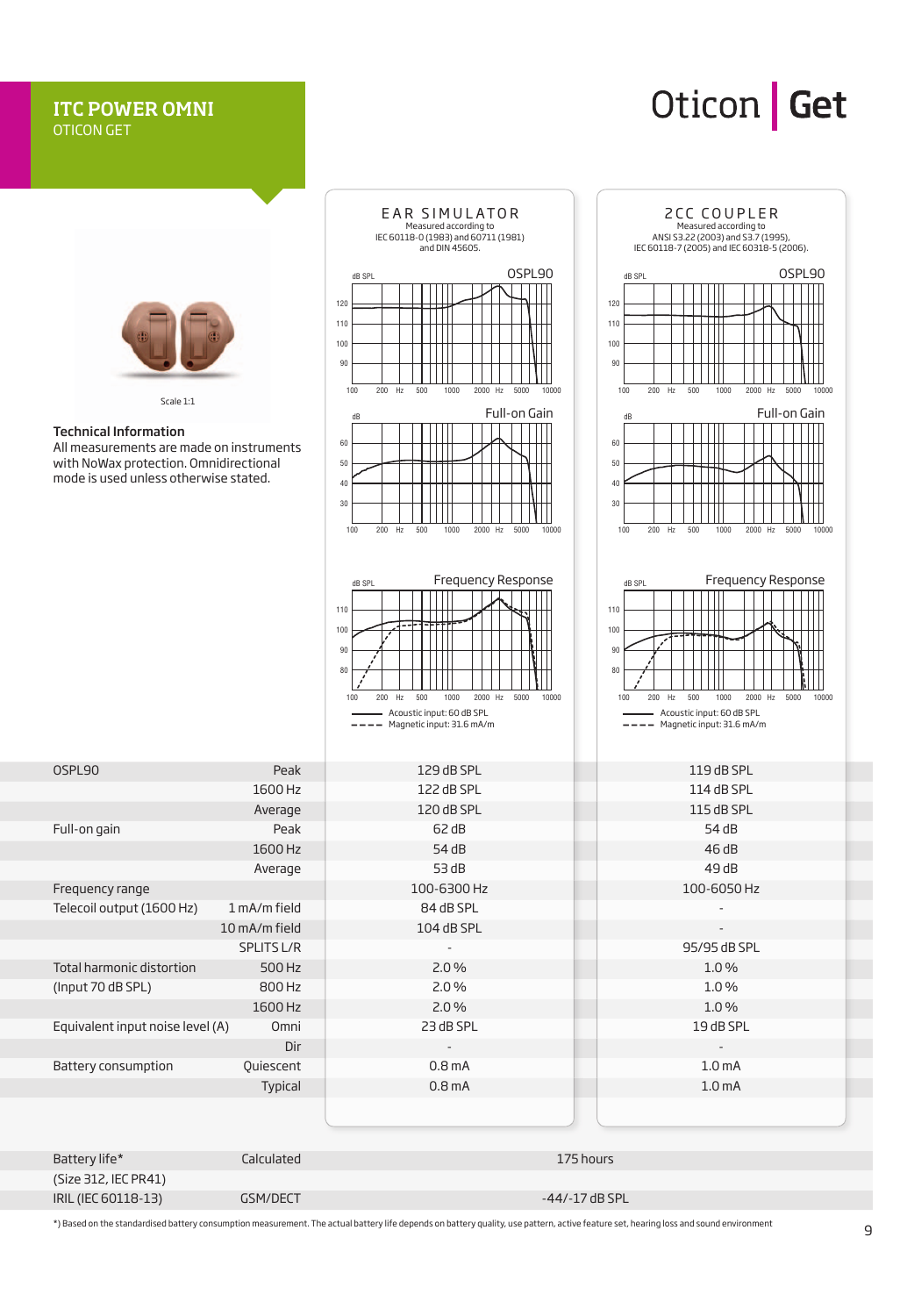### ITC POWER DIR OTICON GET

### Oticon Get



| (Size 312, IEC PR41) |          |                  |
|----------------------|----------|------------------|
| IRIL (IEC 60118-13)  | GSM/DECT | $-45/-23$ dB SPL |
|                      |          |                  |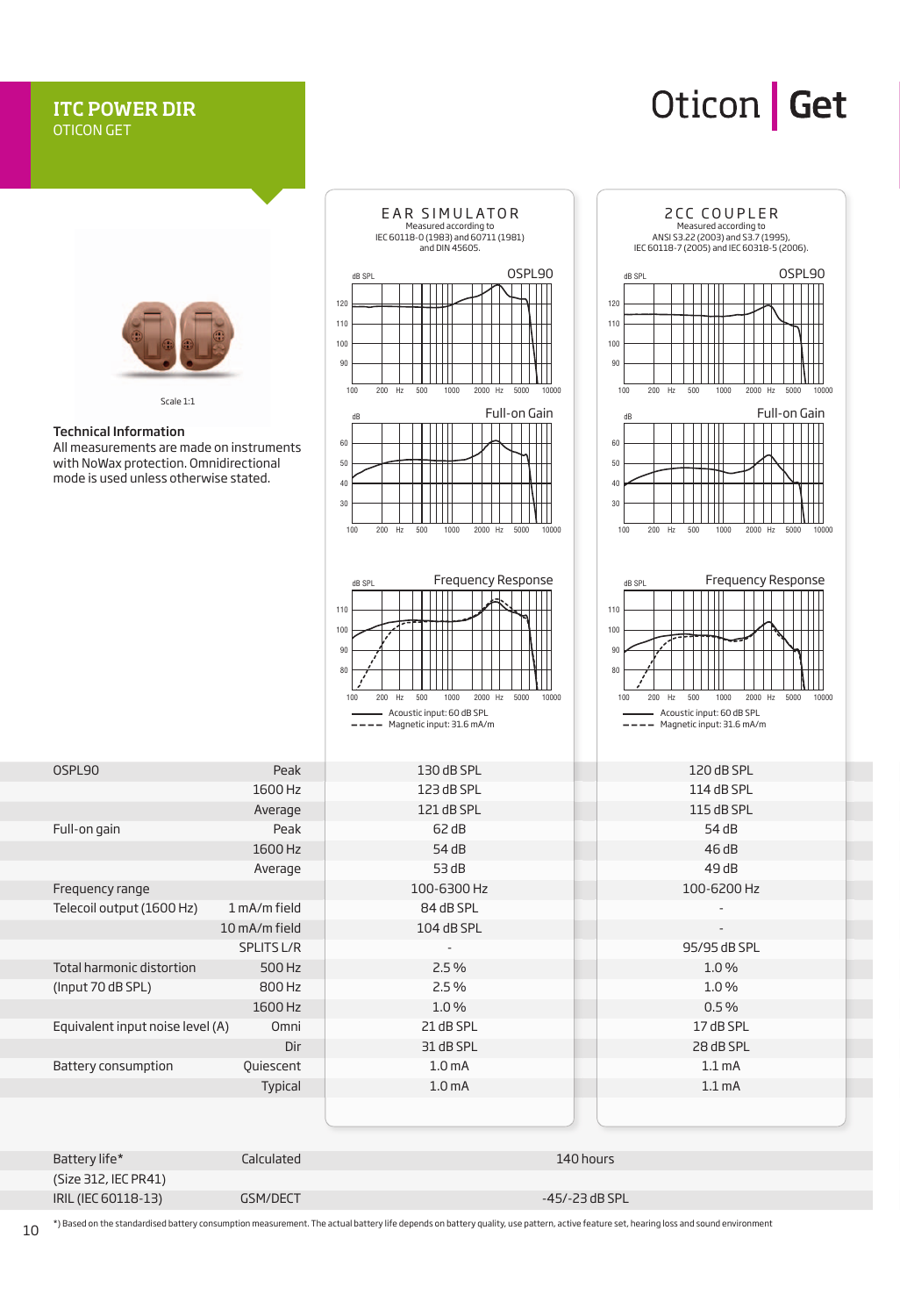### ITE OTICON GET

## Oticon | Get



(Size 312, IEC PR41) IRIL (IEC 60118-13) GSM/DECT -43/-21 dB SPL -43/-21 dB SPL